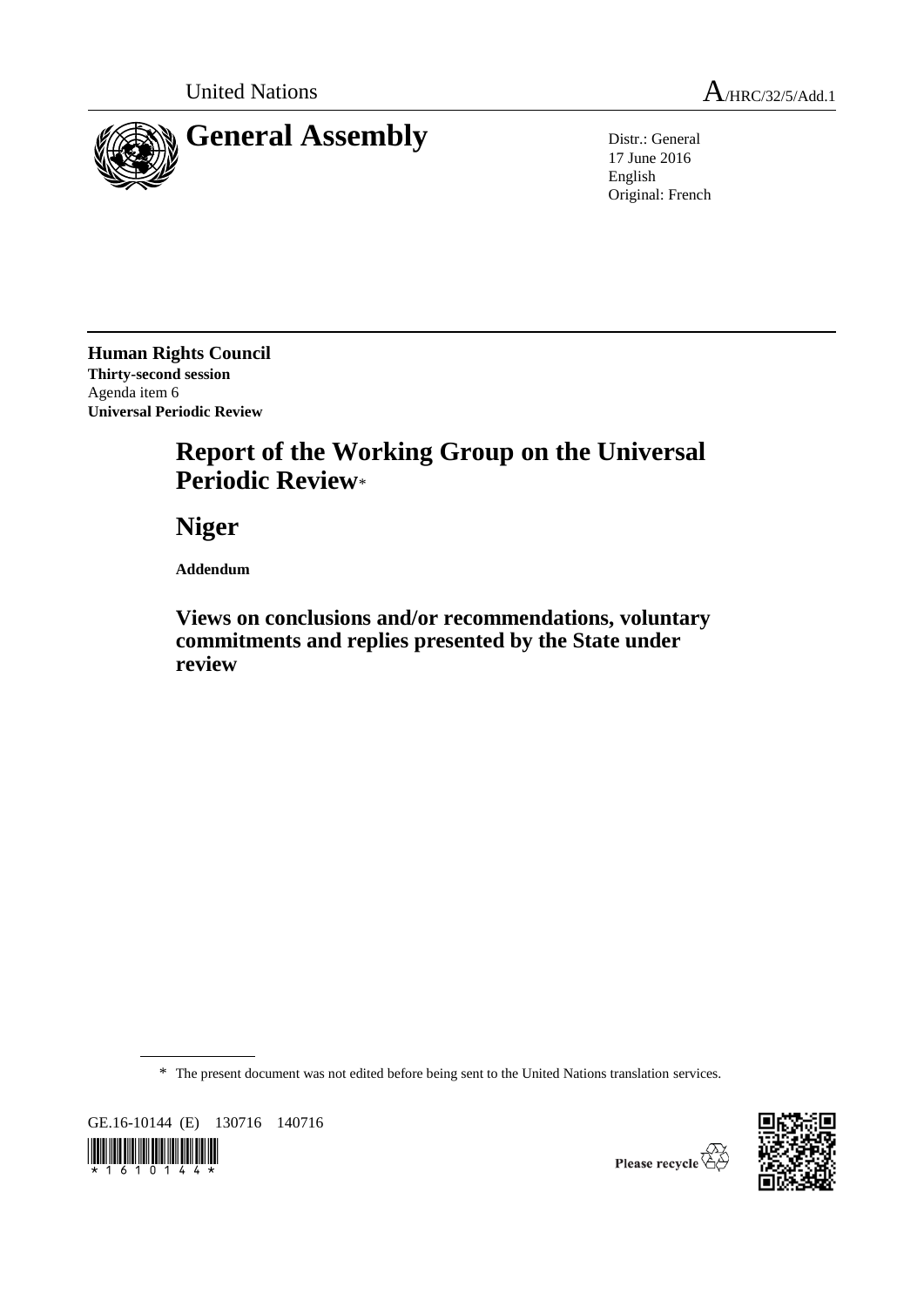1. This addendum is submitted to the Working Group on the Universal Periodic Review with a view to the adoption of the final universal periodic review document for Niger by the Human Rights Council. Of the 168 recommendations made during the consideration of its national report to the second universal periodic review cycle on 18 January 2016, Niger accepted 164 recommendations, deferred 3 and took note of 1. This addendum gives the definitive responses of Niger on the three deferred recommendations and the recommendation which was noted, and provides supplementary responses to the questions from some States which were not adequately addressed during the interactive debate.

# **I. Responses to the deferred and noted recommendations**

2. The three recommendations deferred by Niger have been divided into two categories:

- The two recommendations on pastoralism and nomadism;
- The recommendation on the activities of human rights defenders.

3. Having examined these recommendations, Niger provides the following responses in explanation of its position.

#### **A. Responses to the two recommendations on pastoralism and nomadism**

4. In the first recommendation on pastoralism (121.2), Niger was asked to adopt the implementing decrees of the ordinance on pastoralism, guaranteeing the protection of land rights.

5. It should be recalled that Niger adopted Ordinance No. 2010-29 of 20 May 2010 on pastoralism, which defines and outlines the basic principles and regulations governing pastoralism in Niger.

6. Niger has already adopted two implementing decrees: Decree No. 2013- 003/PRN/MEL of 4 January 2013, which establishes the operating procedures of joint commissions responsible for conciliating disputes between arable and livestock farmers, and Decree No. 2013-028/PRN/MEL of 23 January 2013, which establishes the practical modalities for carrying out the national survey of pastoral lands and resources.

7. Niger attaches great importance to livestock farming, and intends to continue its efforts to strengthen the legislative framework on pastoralism. It will take all necessary steps to adopt the remaining implementing decrees of the ordinance on pastoralism, which guarantees the protection of land rights. Five draft decrees have already been prepared and are being considered for adoption.

#### 8. **Niger thus accepts recommendation 121.2 on the adoption of the implementing decrees of the ordinance on pastoralism, guaranteeing the protection of land rights.**

9. The second recommendation on pastoralism (121.3) requested that Niger take concrete steps to effectively increase the protection of the rights of pastoralists.

10. Broadly speaking, the rights of nomadic groups are protected to the same extent as those of other groups in Niger, without distinction. Indeed, specific steps have been taken to ensure that nomads enjoy certain basic rights, such as the right to health and the right to education. In order to extend health coverage to nomadic populations living far away from health centres, the Government has introduced mobile activities. Discussions are also under way to define health coverage strategies tailored to nomadic areas.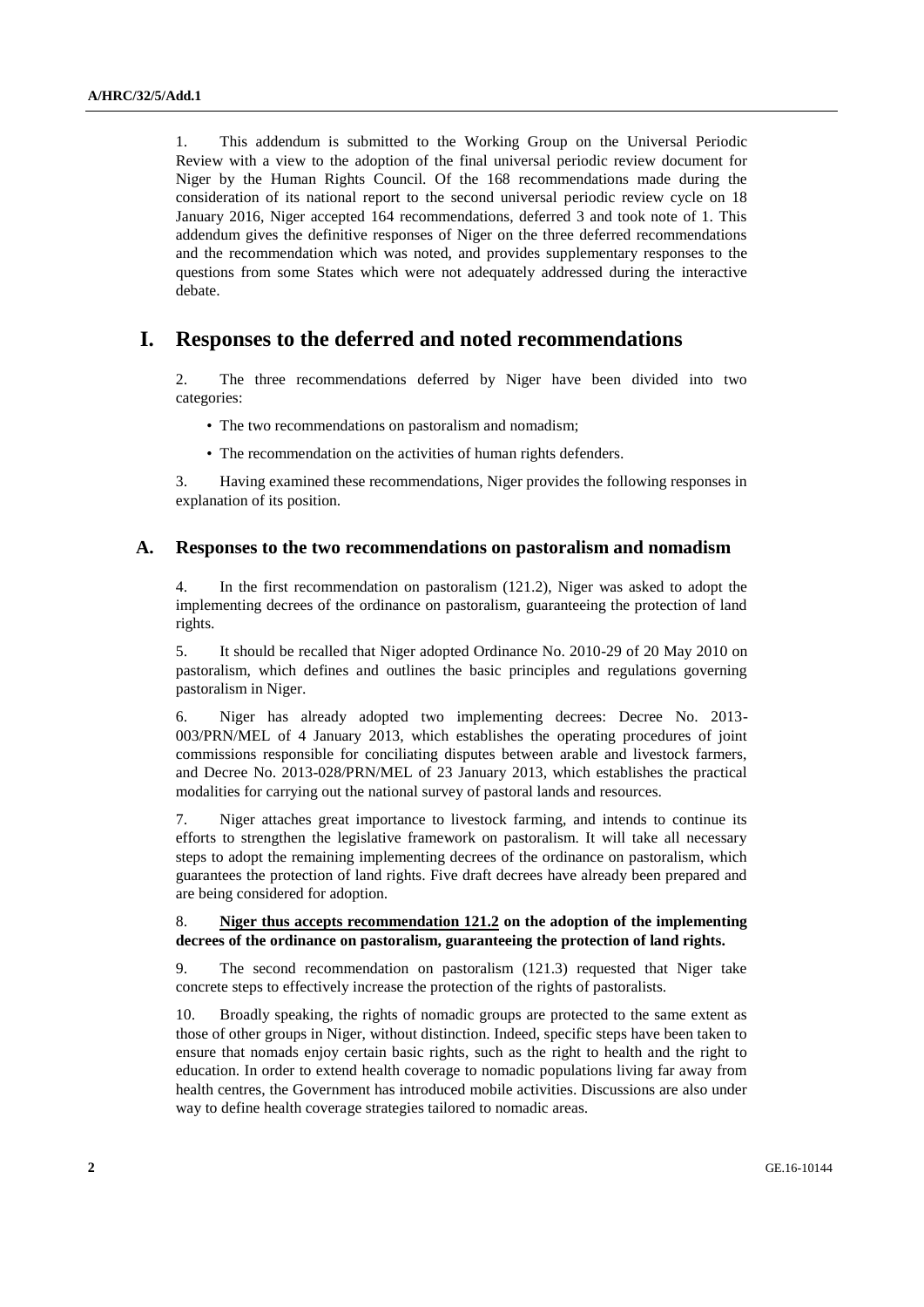11. In addition, in 2004 the Government implemented an alternative rural schools strategy to promote education for the children of nomadic groups. This innovation is essentially rooted in multigrade teaching at the primary level, with a view to improving access to education services for children in nomadic rural areas and remote communities. Alternative rural schools are integrated schools which link schooling to the needs of the community and improve the quality of education in rural settings. Pupils in alternative rural schools follow the same curricula as pupils in traditional schools.

12. Furthermore, to ensure protection of the rights of nomads that relate directly to livestock farming, the Government has over the past five years taken a number of steps to modernize livestock farming, shore up pastoral and agropastoral systems, manage the sanitary conditions of animals, develop animal products and strengthen capacity in livestock farming services.

13. With a view to modernizing livestock farming, several steps have been taken to improve the competitiveness of the pastoral system in Niger. A total of 1,917 cows have been inseminated, 344 modern farms and 47 poultry farms have received help with setting up, and 54,669 cleaning kits and 28,889 poultry kits have been distributed. Small familyrun farms have also been renovated.

14. With regard to shoring up pastoral systems, efforts since 2011 have been concentrated on the demarcation of 12,103 kilometres of seasonal migration routes, the reclaiming of 29,973 hectares of pathways, the creation of 539 pastoral wells, and the renovation of 193 others.

15. For the development of animal products, 50 cattle markets have been constructed and 23 renovated, 3 semi-modern abattoirs, 5 medium-sized abattoirs and 44 slaughtering areas have been built, and a milk collection centre and 6 small dairies have been set up. These actions have significantly improved the livestock utilization rate, which rose from 10 per cent in 2011 to 20 per cent in 2015.

16. In order to make the sector more dynamic, the capacities of livestock farming services have been strengthened through the drafting of strategies (including the strategy and action plans for the sustainable development of livestock farming 2013-2035, and the human resources, communication and training strategies), the training and recruitment of personnel and the allocation of equipment and logistical support. Niger is committed to pursuing its efforts in this area.

17. **Niger accepts recommendation 121.3 on taking concrete steps to effectively increase the protection of the rights of pastoralists.**

### **B. Response to the recommendation on the activities of human rights defenders**

18. Recommendation 121.1 on the activities of human rights defenders requests Niger to refrain from criminalizing the activities of human rights defenders, repeal or modify all laws and policies restricting their activities or rights, and guarantee that counter-terrorism legislation is not used against them.

19. The right to freedom of association is established in the Constitution, article 9 of which states that "in the framework of freedom of association recognized and guaranteed by the Constitution, political parties and coalitions, trade unions, non-governmental organizations and other associations and groups of associations may be set up and may conduct their activities freely, in accordance with existing laws and regulations".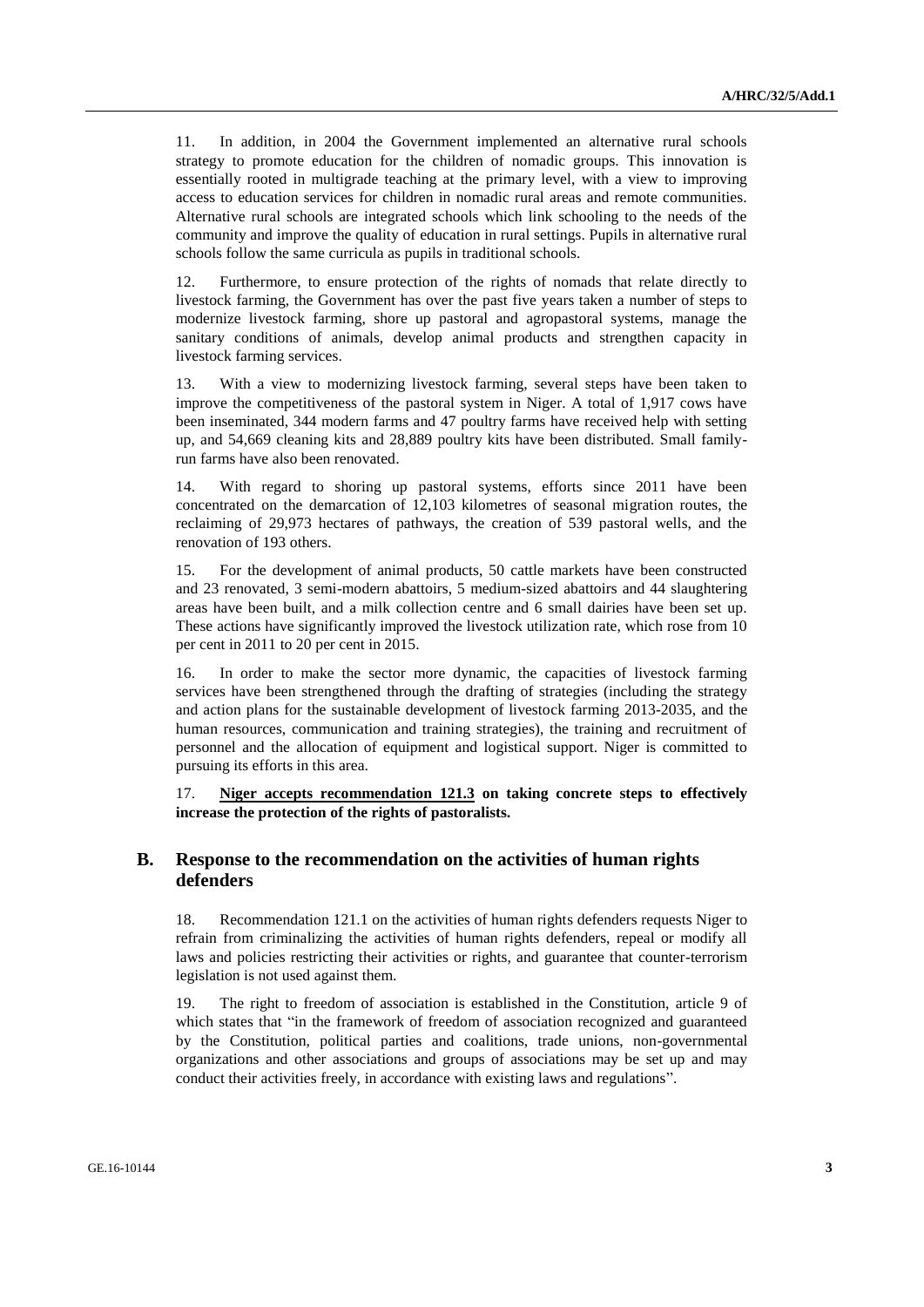20. Freedom of association is also regulated by Ordinance 84-06 of 1 March 1984, which guarantees the activities of human rights defenders. The sole restrictions are set out in article 2 of the Ordinance, which states: "Any association set up in pursuit of a cause or objective which runs counter to the legislation and regulations in force or to morals, or which aims to undermine public order, the integrity of national territory or the form of government, is null and void. Regional or ethnic associations are forbidden."

21. In practice, human rights defenders undertake their activities freely. Niger has chosen a participatory approach to all human rights issues, and does not criminalize the legitimate activities of human rights defenders. Human rights defenders spoke out about the worrying security situation following terrorist attacks in Niger. Two were arrested as a result of their position, which undermined the morale of the security and defence forces fighting on the ground, and because of the publication of a biased report which sought to discredit the Government's efforts to manage the humanitarian crisis triggered by insecurity in Diffa, in the south-east of the country.

22. Freedom of association is also evidenced by the proliferation of associations, nongovernmental organizations (NGOs), trade unions and political parties. In 2015, there were 2,202 associations and 1,557 NGOs in Niger.

23. **Niger thus accepts recommendation 121.1 on the activities of human rights defenders.**

#### **C. Response to the recommendation on indigenous peoples**

24. Niger does not recognize the presence of indigenous groups within its territory. Consequently, **Niger reaffirms that it takes note of the recommendation on indigenous peoples**.

25. **Conclusion**: **Niger accepts all three of the recommendations which were deferred in January 2016.**

# **II. Supplementary responses to questions from some States during the interactive debate**

## **A. How will Niger implement the law passed in May 2015 to combat human trafficking and smuggling, especially in the area of Agadez? In this regard, how will Niger improve the capacity of its security forces to protect migrants and refugees from smugglers? (Germany)**

26. In 2015, Niger passed the Act on the illicit trafficking of migrants, in order to prevent and combat the illicit trafficking of migrants and to protect the rights of migrants who are trafficked. The Act was required on account of the geographical position of Niger, which makes it a source, transit and destination country for migrants, particularly in Agadez, and the need to strengthen the legal framework to combat this phenomenon.

27. The fight against illicit trafficking of migrants is coordinated by the National Coordination Commission to Combat Human Trafficking and the National Agency to Combat Human Trafficking. These two institutions are already operational, and collaborate closely with other national, regional and international bodies working in the area of trafficking.

28. Niger has also worked to strengthen the capacities of the security and defence forces in detecting and investigating trafficking, and providing assistance to victims, through the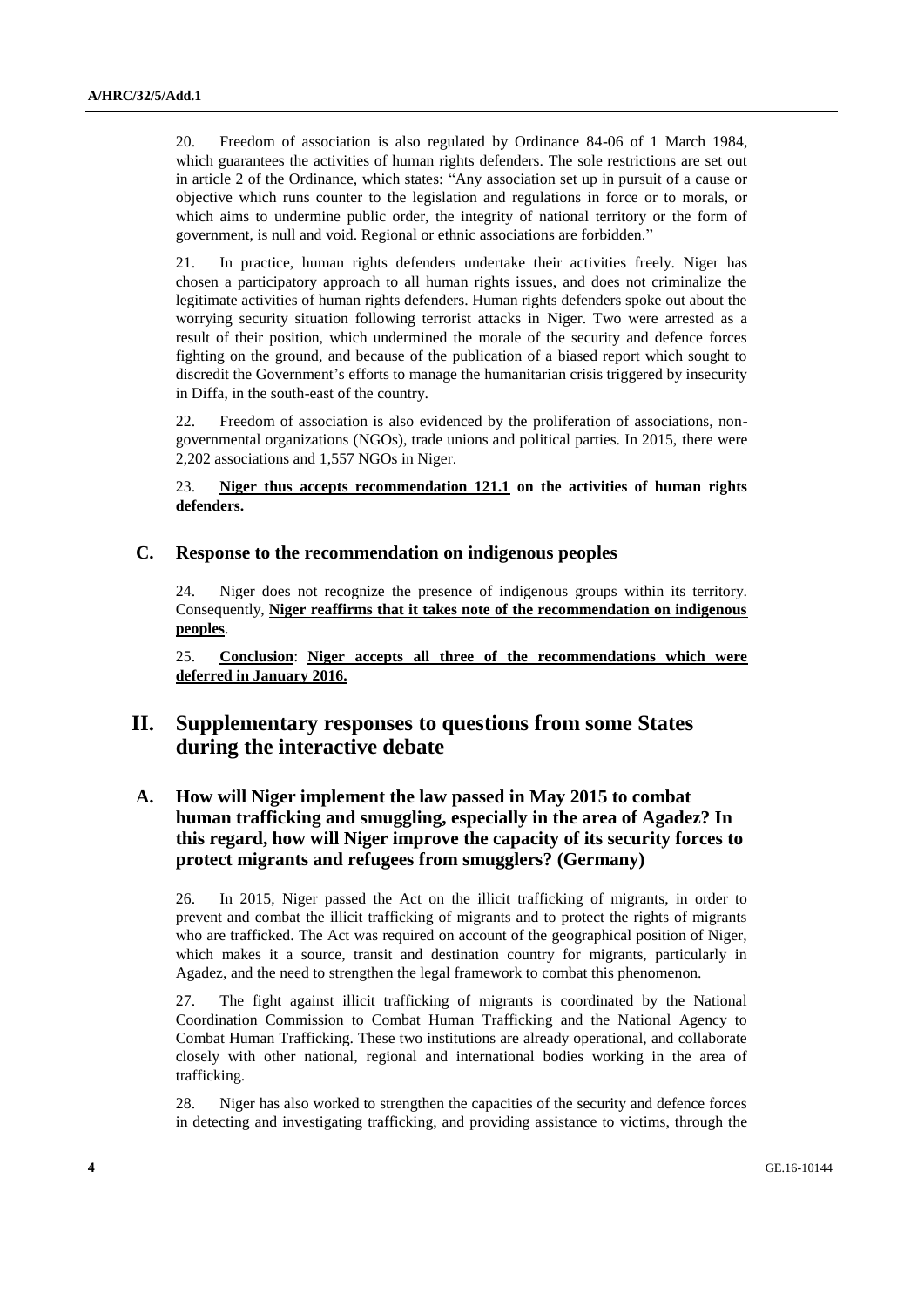National Agency to Combat Human Trafficking, with support from the International Organization for Migration.

### **B. Which concrete measures does the Government of Niger intend to take to ensure effective birth registration? (Spain)**

29. To ensure effective birth registration, Niger has increased the number of civil registry offices from 3,365 in 2011 to 12,369 in 2015, and strengthened their capacities through the provision of vehicles, registration materials and other computer hardware. More than 13,691 civil registry officials and clerks have been trained in the past five years, which has made it possible for almost 3 million birth certificates to be issued.

30. In addition, mobile court hearings have been held in all regions, as a result of which 571,775 judgments were issued between 2011 and 2015. In order to improve the production of civil status certificates, awareness-raising sessions were organized, which helped to reach out to 8,762 administrative villages and tribes and a total number of 1,623,764 people.

31. These factors have combined to increase the number of birth registrations from 32 per cent in 2010 to 65 per cent in 2015.

## **C. Which measures does the Government of Niger intend to take to strengthen the implementation of legal instruments to combat child labour, including among child migrants? (Switzerland)**

32. With a view to implementing legal instruments to combat child labour, in 2012 Niger revised its Labour Code through Act No. 2012-45 of 25 September 2012. The Act does not only deal with the worst forms of child labour, but also prohibits forced or compulsory labour. Under Article 337 of the Code, perpetrators of offences under provisions banning forced or compulsory labour are punished with a fine of between 500,000 and 2 million CFA francs, or a prison sentence of between 2 and 5 years, or both. For repeat offences, the fine is doubled and the prison sentence increases to between 10 and 15 years.

33. Child migrants are protected by the 2015 Act on the illicit trafficking of migrants.

34. In order to combat child labour, which really exists in Niger, the Government has set up a unit to combat child labour, and is drawing up a list of dangerous forms of work which children are banned from doing. It has also implemented a project to prevent and eradicate child labour in small-scale gold mines in West Africa, under the International Programme on the Elimination of Child Labour. Article 107 of the Labour Code of 2012 bans child labour.

## **D. What action is the Government of Niger taking to implement the recommendations made by the United Nations Special Rapporteur on contemporary forms of slavery following her 2014 country visit? (United Kingdom of Great Britain and Northern Ireland)**

35. The Government has duly noted the recommendations of the Special Rapporteur on contemporary forms of slavery, including its causes and its consequences, and intends to reform the Criminal Code to criminalize slavery-related practices. It also intends to harmonize the provisions of the Labour Code with those of the International Labour Organization conventions.